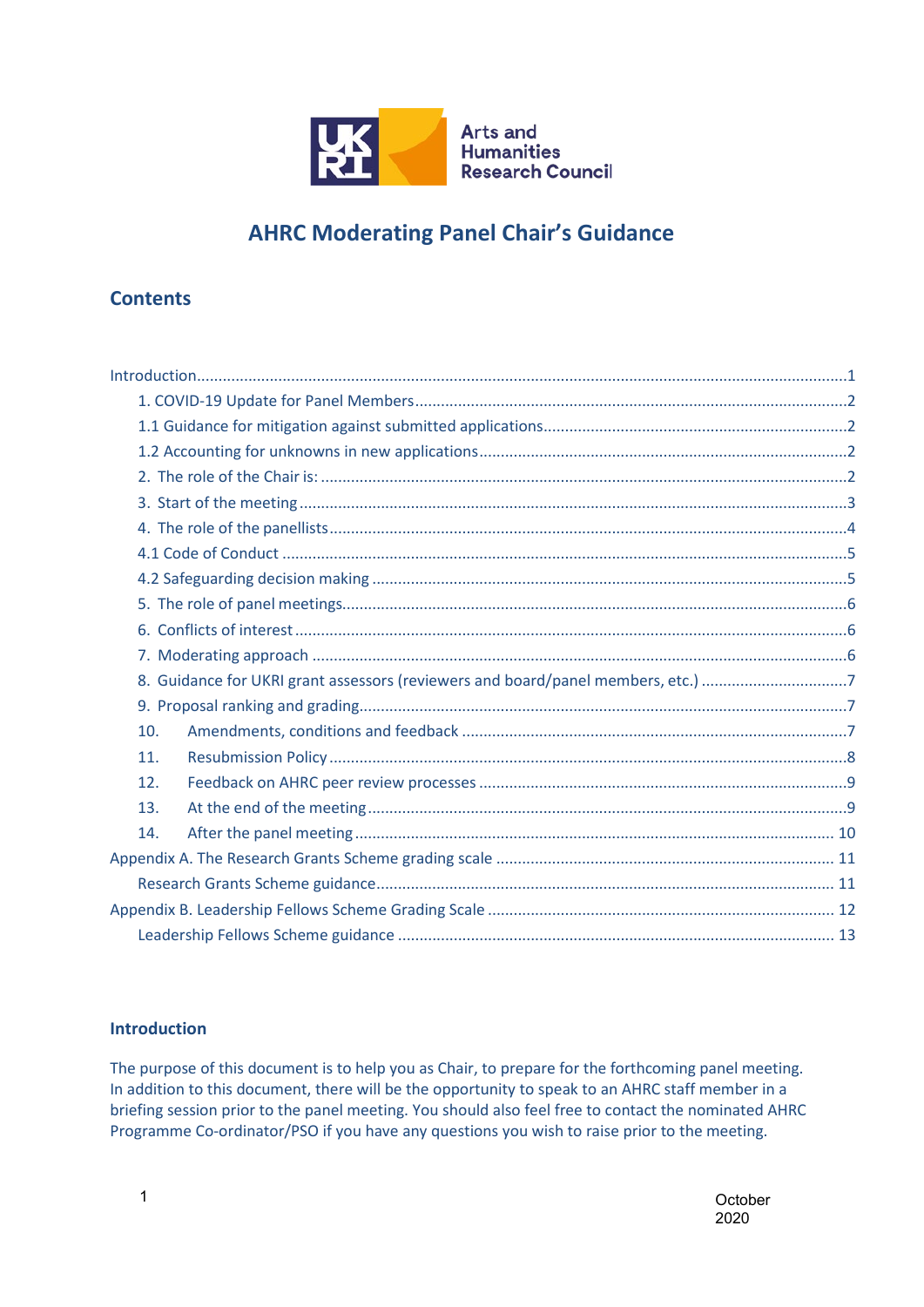### <span id="page-1-0"></span>**1. COVID-19 Update for Panel Members**

#### <span id="page-1-1"></span>**1.1 Guidance for mitigation against submitted applications**

UKRI recognises that the COVID-19 pandemic has caused major interruptions and disruptions across our communities and are committed to ensuring that individual applicants and their wider team, including partners and networks, are not penalised for any disruption to their career(s) such as breaks and delays, disruptive working patterns and conditions, the loss of on-going work, and role changes that may have been caused by the pandemic.

When undertaking your assessment of the research project, you should consider the unequal impacts of the impact that COVID-19 related disruption might have had on the track record and career development of those individuals included in the proposal, and you should focus on the capability of the applicant and their wider team to deliver the research they are proposing. Any comments made by reviewers relating to disruptions caused by the COVID-19 pandemic which negatively impact their assessment of the applicants should be disregarded.

## <span id="page-1-2"></span>**1.2 Accounting for unknowns in new applications**

UKRI acknowledges that it is a challenge for applicants to determine the future impacts of COVID-19 while the pandemic continues to evolve. Applicants have been advised that their applications should be based on the information available at the point of submission and, if applicable, the known application specific impacts of COVID-19 should be accounted for. Where known impacts have occurred, these should have been highlighted in the application, including the assumptions/information at the point of submission. Applicants were not required to include contingency plans for the potential impacts of COVID-19. Requests for travel both domestically and internationally could be included in accordance to the relevant scheme guidelines, noting the above advice.

When undertaking your assessment of the research project you should assess the project as written, noting that any changes that the project might require in the future, which arise from the COVID-19 pandemic, will be resolved as a post-award issue by UKRI if the project is successful. Potential complications related to COVID-19 should not affect your assessment or the score you give the project and you should disregard any comments made by reviewers that go against the guidance supplied by UKRI.

## <span id="page-1-3"></span>**2. The role of the Chair is:**

- to have read and familiarised yourself with all applications.
- To have familiarised yourself with th[e UKRI Principles of Assessment and Decision Making](https://www.ukri.org/wp-content/uploads/2020/10/UKRI-07102020-PrinciplesofAssessmentandDecisionMaking.pdf)
- to oversee and to run the panel meeting.
- to set the context and tone for the meeting in terms of process and methods of working, following guidance from the AHRC's pre-meeting briefing.
- to ensure that the meeting keeps to time.
- to seek clarification of the panel's views and to ensure there is appropriate discussion, before the panel agrees a grading for each proposal.
- to rank those proposals in the funding range with a score of 6-1.
- to ensure that AHRC procedures and protocols are followed and to refer to AHRC staff for guidance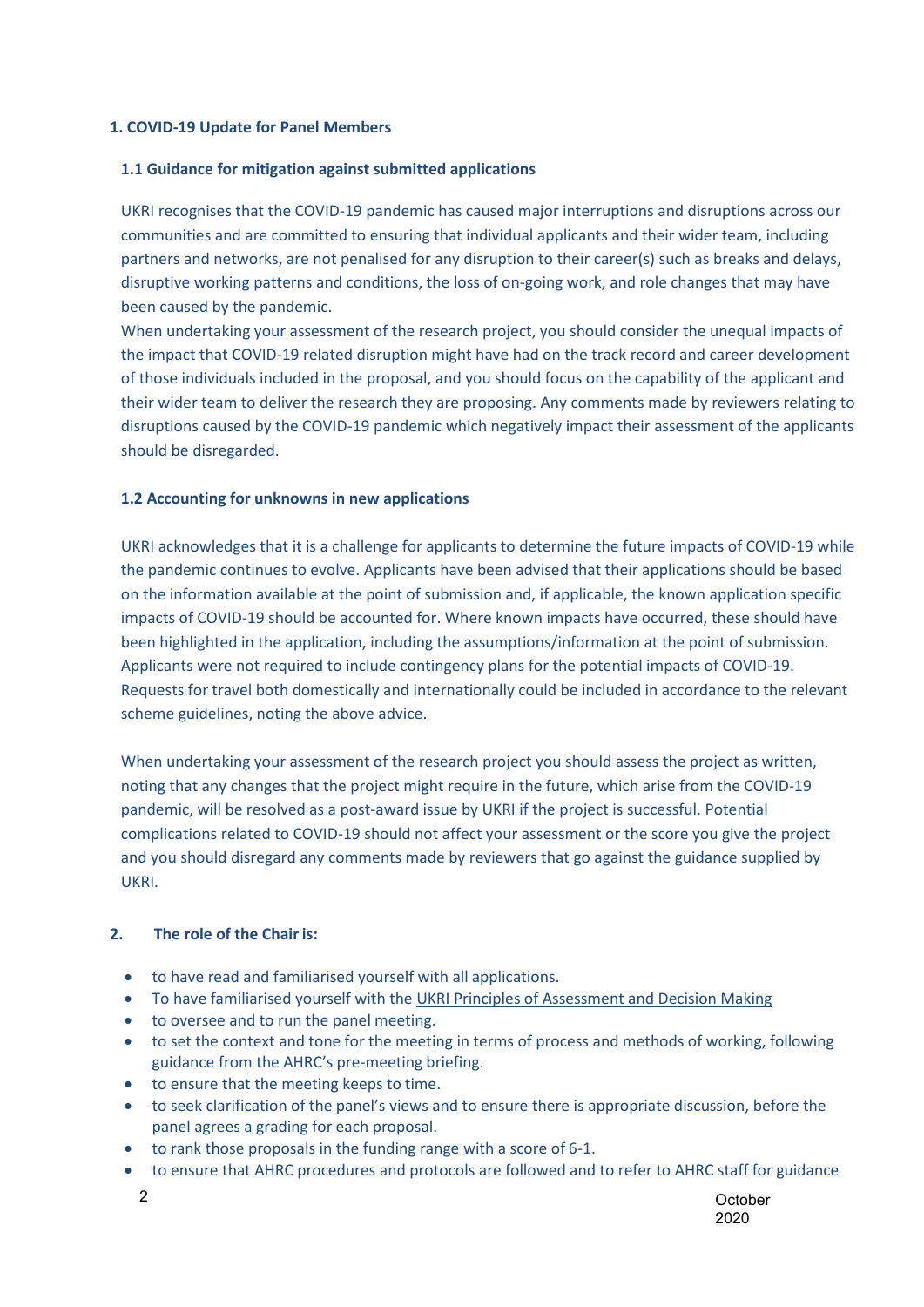when necessary.

- to provide final approval for feedback, invited resubmissions and conditions on awards, where necessary.
- to ensure the AHRC is provided with a final and agreed ranked list of applications.
- to ensure the discussions by the panellists stay focussed on the comments from the reviewers and the PI's response to those reviews (i.e. ensuring they do not introduce new comments or criticisms).

You will not have been assigned any proposals to introduce; however, in order to chair the meeting effectively, **you are expected to have read all applications in detail to familiarise yourself with their content.** This is necessary for you to be able to regulate the panel discussions, i.e. so that you can be alert to any discussion which is not in line with the moderating process.

## <span id="page-2-0"></span>**3. Start of the meeting**

It is suggested that at the start of the meeting panellists introduce themselves by their name and institution.

You should briefly remind the panel of:

- their role as an introducer.
- the confidential nature of the process.
- the need to consider all applications on equal terms, considering only the information
	- o provided in the application, reviewers' comments and PI response and the potential for 'unconscious bias' to enter into people's judgements.
- the procedure for dealing with Conflicts of Interest.
- the role of a moderating panel, rather than an assessment panel, i.e. panellists must not assess the applications.
- the grade descriptors and their meanings.
- the ranking process.
- the opportunity for feedback on the AHRC review process. This will be discussed or collated at the end of the meeting or, if time at the meeting does not allow, by correspondence after the meeting.
- Briefly remind the panel of the post meeting administrative process following the meeting and decisions made.

It is suggested that the panel starts by looking at the collected pre-scores, which have been submitted by the introducers in advance of the meeting. If pre-scores demonstrate parity of grades across reviewers and introducers, extensive discussion regarding the final grade may not be required and you can simply agree the grade for that application. If any panel member wishes to discuss an application, then time must be allowed for this. Any application with a fundable grade will need to be discussed to enable it to be ranked, but this discussion should be brief.

After discussing the pre-scores, you should work through the applications in the order specified in the papers.

You might find that it takes some time for the panel to get into a rhythm of introducing, agreeing a final grade and ranking. It may be helpful, at the end of the meeting, to go back to the first few proposals, to ensure that the decisions are consistent with those made towards the end. If there is a large number of proposals to be moderated, you may find it helpful to set out the amount of time allocated to discussing each proposal to ensure that the meeting will run to time. This is something you will want to discuss with AHRC staff at the briefing and will depend on pre-scores, as some applications with parity of scoring might not need the same time allocated for dicussions. For example, if there are 35 proposals to be discussed at a six hour meeting, you may suggest that, with two 10 minute breaks and half an hour for lunch, the panel should spend no more than an average of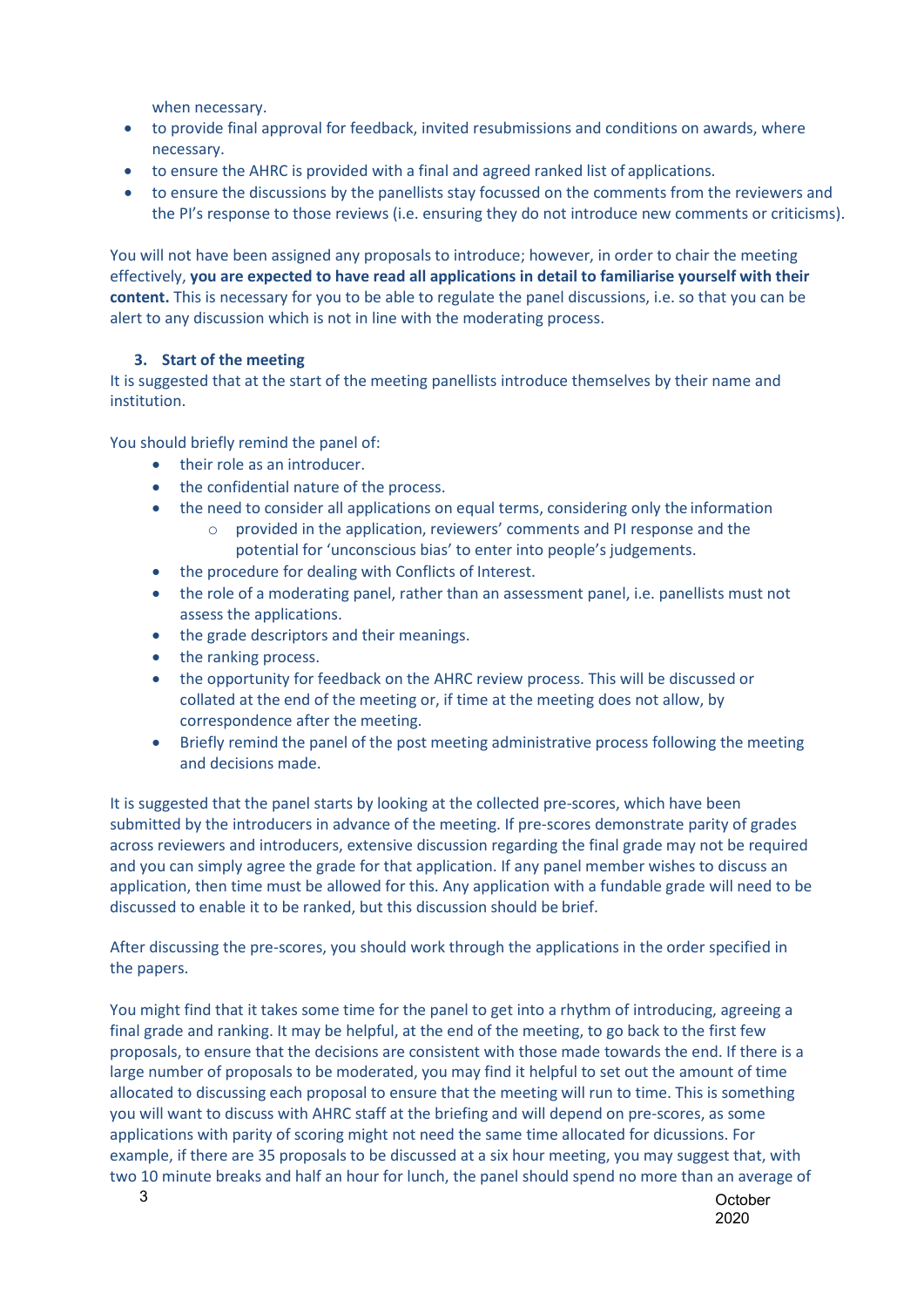ten minutes on each proposal in order to have sufficient time for the final ranking and any other discussion. It is important to be strict on timing to enable all proposals to be discussed fully in relation to pre-scores and it is useful to alert panel members to this at the start of the meeting.

## **4. The role of the panellists**

<span id="page-3-0"></span>Panellists are provided with all the necessary information prior to the meeting and are expected to:

- have familiarised themselves with the guidelines and assessment criteria for the scheme.
- have commented on and to have graded all proposals which they have been assigned as an introducer (Primary introducer, Secondary introducer or Supporting introducer).
- have alerted the office to any conflicts of interest, not picked up by the office.
- have submitted pre-scores ahead of the meeting.
- attend the panel meeting to agree final grades and rankings for all proposals.
- agree any feedback where applicable.

Panellists will be expected to submit their scores a few days prior to the meeting in order for the AHRC office to be able to collate the information. Where possible this information will be provided to you as Chair in advance of the meeting and a running order determined.

In undertaking the above tasks, panellists are expected to:

- exercise their knowledge, judgement and expertise in order to reach clear, sound, evidence- based decisions.
- to treat all applications as strictly confidential at all times.
- be always fair and objective and to adhere to [Research Council Equality and Diversity](http://www.ahrc.ac.uk/peerreview/resources/reviewprocess/reviewerguidance/equality-diversity/)  [Policy](http://www.ahrc.ac.uk/peerreview/resources/reviewprocess/reviewerguidance/equality-diversity/) which states that:

The UK Research Councils are committed to eliminating unlawful discrimination and promoting equality of opportunity and good relations across and between the defined equalities groups in all of their relevant functions.

Accordingly no eligible job applicant, funding applicant, employee or external stakeholder including members of the public should receive less favourable treatment on the grounds of:

- gender
- marital status
- sexual orientation
- gender re-assignment
- race
- colour
- nationality
- ethnicity or national origins
- religion or similar philosophical belief
- spent criminal conviction
- age
- disability.

Equally, all proposals must be assessed on equal terms, regardless of the sex, age, and/or ethnicity of the applicant. Proposals must therefore be assessed and graded on their merits, in accordance with the criteria and the aims and objectives set for each scheme or call for funding.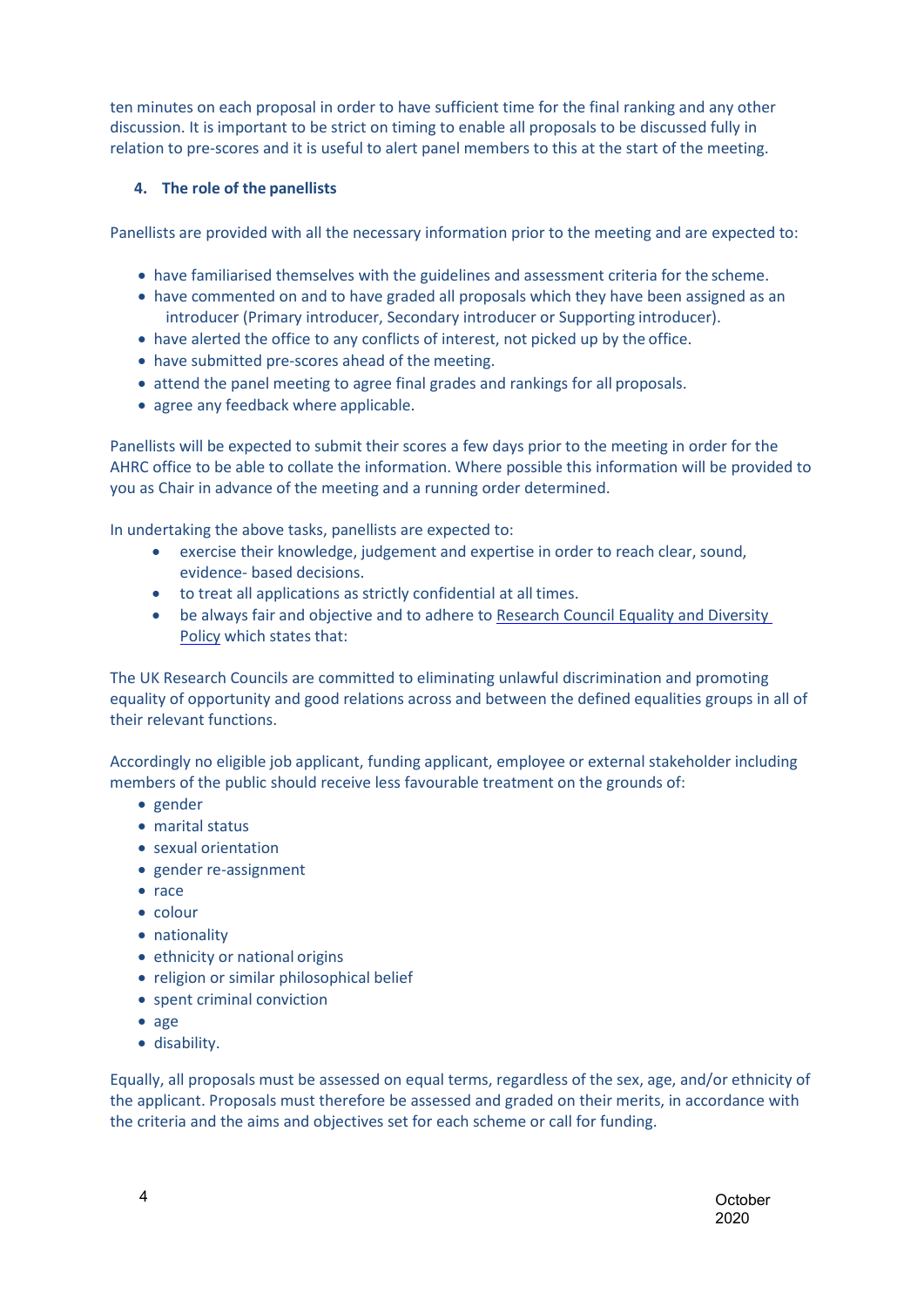### **4.1 Code of Conduct**

<span id="page-4-0"></span>AHRC is committed to ensuring that our decision making is fair, robust, transparent and credible. We are also committed to raising awareness of and taking steps to remove the impact of unintentional bias in our systems, processes, behaviours and culture, and to ensuring that our funding is not influenced by, for example, the gender of the applicant or by other protected characteristics. As Chair, you should start the meeting by reminding the Panel about the importance of safeguarding decision making and managing conflicts of interest.

#### **4.2 Safeguarding decision making**

<span id="page-4-1"></span>AHRC is committed to ensuring that those who make funding decisions recognise the factors that introduce risk into the decision making process. To do this, it is important to raise awareness of and take steps to remove any impact of unintentional bias in our processes, behaviours and culture. We know that pressure to make decisions, time pressures, high cognitive load and tiredness all create conditions that introduce the risk of unintentional bias.

Many of these factors could be present in the panel meeting; therefore we ask that you are aware of this risk and safe guard the panel's recommendation by taking the actions described below.

You should ask the panel members to be aware of the biases that they will unintentionally bring to the process and remind the Panel of the importance of the following action points:

- All proposals or nominations must be assessed on equal terms, and objectively assessed ontheir merits using the criteria set for each funding mechanism.
- Decisions must be evidence-based and based on all the information provided.
- Question and challenge cultural stereotypes and bias, and be prepared to be challenged.
- Be aware that working with a high cognitive load, with time pressures and the need to make quick decisions, creates conditions for bias which could have an impact on the research wefund.
- try to slow down the speed of your decision making, allowing sufficient time for discussion of each application.
- Reconsider the reasons for your decisions, recognising that they may be post-hoc justifications.
- Question cultural stereotypes, being open to seeing what is new and unfamiliar.
- Remember you are unlikely to be fairer and less prejudiced than the average person.
- You can detect unconscious bias more easily in others than in yourself so create an environment in which all panel members feel able to call out bias when they see it.

For further information, the Royal Society has issued a Briefing and video on unconscious bias: [https://royalsociety.org/topics-policy/publications/2015/unconscious-bias/\)](https://royalsociety.org/topics-policy/publications/2015/unconscious-bias/) .

As Chair, you should remind the Panel of the importance of objectivity in decision making and ensure that assessments are made based on evidence and with reference to the assessment criteria and scoring definitions.

Proposals are submitted to the AHRC in confidence and may contain confidential information and personal data belonging to the applicant (and other researchers named in the proposal). Please ensure therefore that all proposals are treated confidentially[, referring to the AHRC web site](http://www.ahrc.ac.uk/about/policies/) for further guidance on confidentiality, data protection, and freedom of information.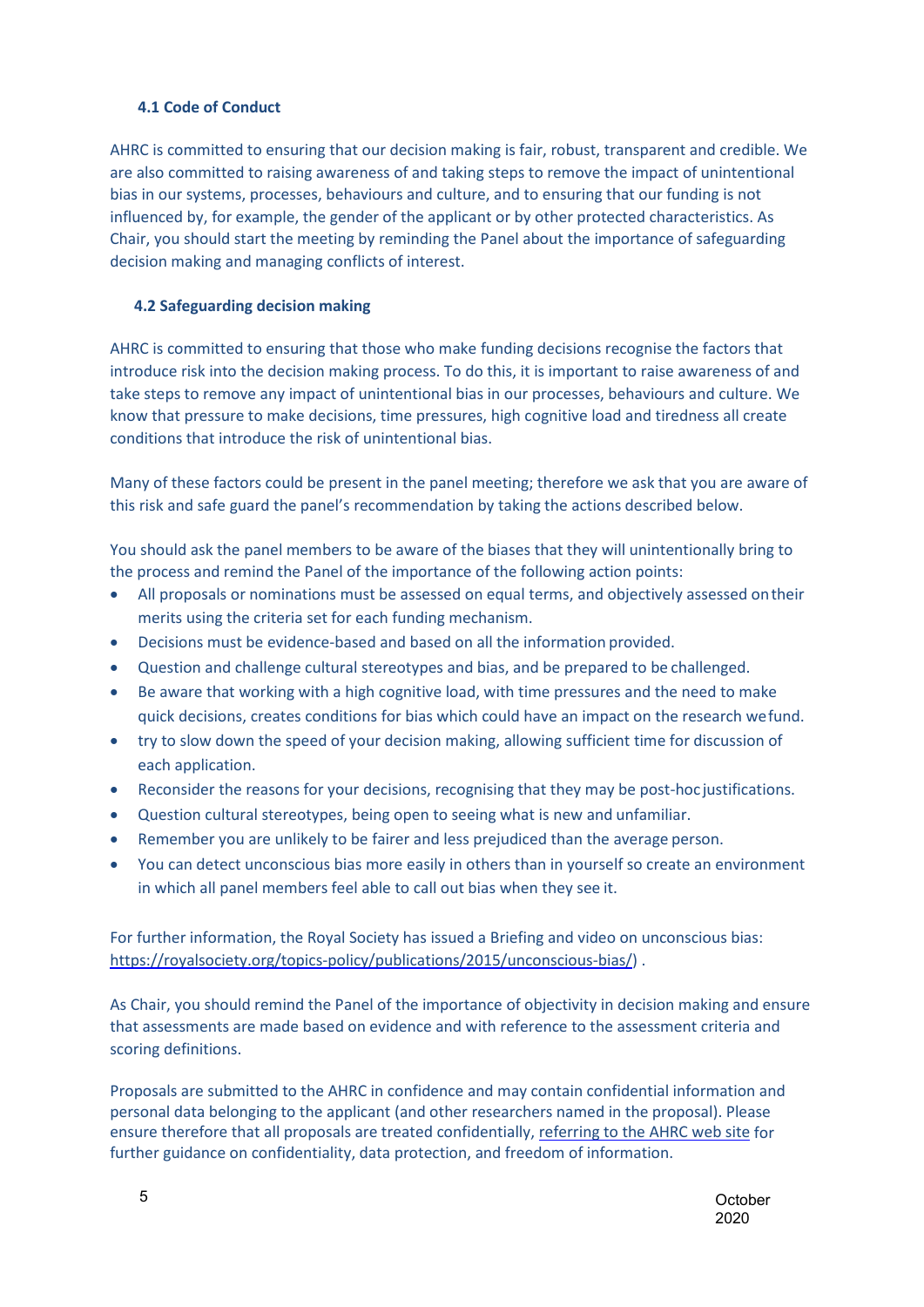#### **5. The role of panel meetings**

<span id="page-5-0"></span>The purpose of panel meetings is to consider and reach final agreement on the grading and ranking of proposals and, where necessary, to agree broad feedback for applicants. The panel's ranked list is presented to AHRC Senior Management, who will make the final funding decisions. They will never overturn or alter the order of the list in making the funding decisions. The exception is applications submitted under the early career scheme for which proposals ranked lower than standard proposals may be funded.

Panel meetings also provide an opportunity for panellists to raise issues, such as the quality of peer review or the potential impact of the research proposed through the applications received to that meeting.

Comments and grades (with the exception of the final agreed grade) will not be used outside the peer review / funding decision making process, unless they are subject to specific legal requirements or to be used as the basis of feedback. The AHRC will only collect introducer forms in the case of drafting feedback and then only with the agreement of the panel.

#### **6. Conflicts of interest**

<span id="page-5-1"></span>It is vital that panel members are seen to be completely impartial at all stages of the review process.

Panel members (including you as Chair) should not therefore take part in the moderation of any proposal where a conflict of interest could be construed. If you think you might have a conflict, as in the examples on th[e AHRC website, p](http://www.ahrc.ac.uk/peerreview/resources/reviewprocess/reviewerguidance/conflictsofinterest/)lease inform the staff member responsible for your panel at the earliest possible opportunity.

If anyone is in conflict with a proposal, s/he will be required to leave the room whilst the proposal is being discussed. If you are in conflict, we will nominate someone to deputise for you. All panellists are permitted to be present for the ranking of all proposals; however, it will be your responsibility to ensure that any proposal where a conflict has been identified is not discussed again in detail, to avoid any potential embarrassment. Should discussion need to take place, the panel member who is in conflict with the proposal should leave the room again.

#### <span id="page-5-2"></span>**7. Moderating approach**

The panel operates using a [moderating approach. I](http://www.ahrc.ac.uk/peerreview/peer-review-handbook/panels/panel-overview/)ntroducers must base their grade and ranking decision on the peer reviews and the PI's response to those reviews. They should not introduce any new comments or criticisms to the proposal.

In considering proposals, panellists must ensure that their judgements are based solely on the aims and criteria for the scheme and the information that is provided in the application form, the reviews, and PI's response to these, where received. Panel members should not allow private knowledge of the applicant or the proposed research to influence their judgement.

Should panellists appear to be providing their own assessment of an application, rather than moderating the reviews and PI response, it is your role, assisted by the AHRC representative, to direct the discussion back to moderation.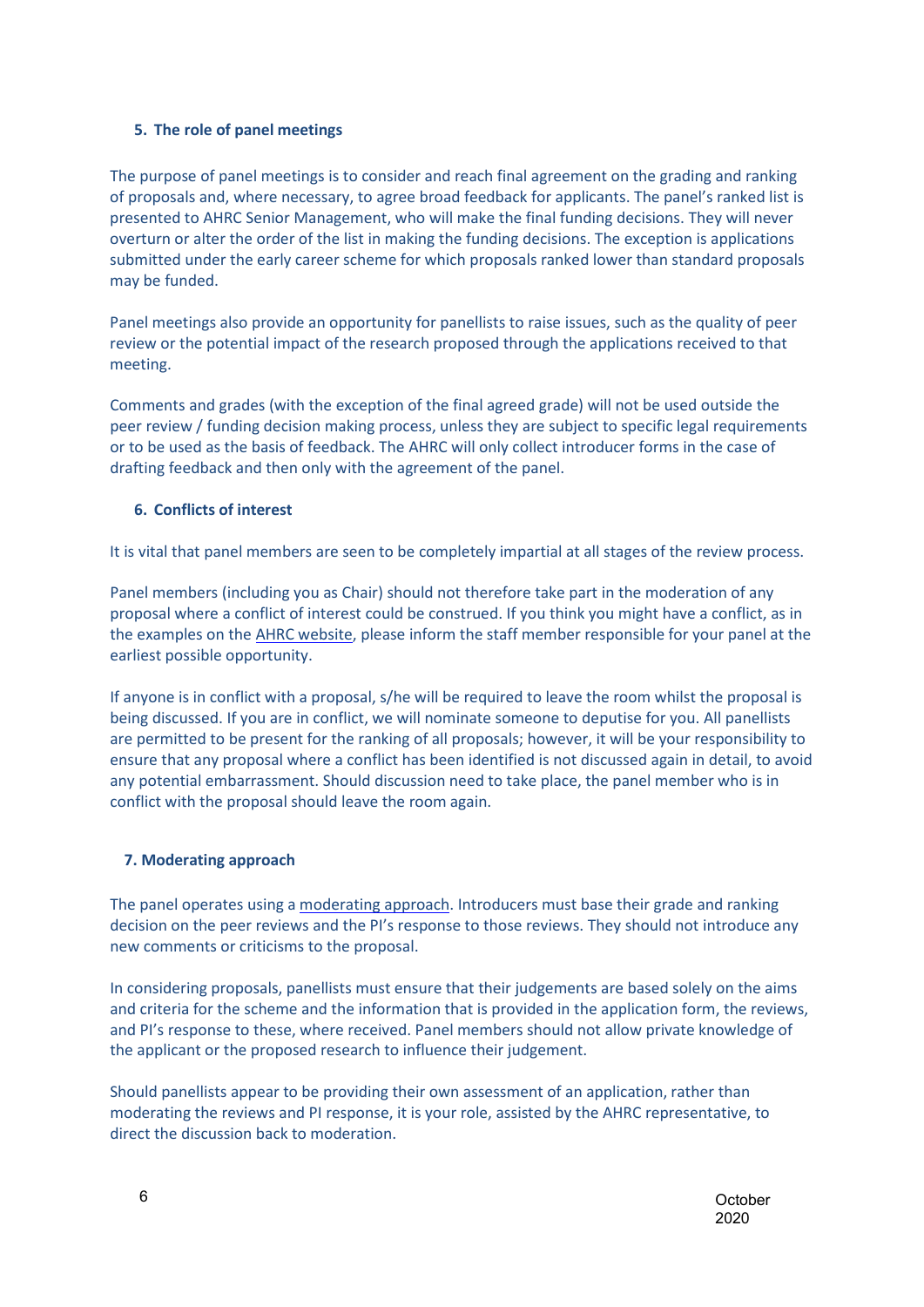## <span id="page-6-0"></span>**7. Guidance for UKRI grant assessors (reviewers and board/panel members, etc.)**

We are committed to support the recommendations and principles set out by the San Francisco Declaration on Research Assessment (DORA[; https://sfdora.org/read/\)](https://sfdora.org/read/). You should not use journalbased metrics, such as journal impact factors, as a surrogate measure of the quality of individual research articles, to assess an investigator's contributions, or to make funding decisions.

For the purpose of research assessment, please consider the value and impact of all research outputs (including datasets, software, inventions, patents, preprints, other commercial activities, etc.) in addition to research publications. You should consider a broad range of impact measures including qualitative indicators of research impact, such as influence on policy and practice.

The content of a paper is more important than publication metrics, or the identity of the journal, in which it was published, especially for early-stage investigators. Therefore, you should not use journal impact factor (or any hierarchy of journals), conference rankings and metrics such as the H-index or i10-index when assessing UKRI grants.

We encourage you to challenge research assessment practices that rely inappropriately on journal impact factors or conference rankings and promote and teach best practice that focuses on the value and influence of specific research outputs.

#### **8. Proposal ranking and grading**

<span id="page-6-1"></span>Panels are asked to consider each proposal on its merits and award it a grade. Grading decisions at moderating panels are reached through discussion of the proposals taking into account the comments of the reviewers, the Principal Investigator's response to the reviews, grades and supporting comments of individual members of the panel.

AHRC does not use averages or 'weighted grades' in determining the grade; the panel needs to weigh up all the information that has been provided and make a judgement as to the appropriate grade.

**Please note** that early career applications should be ranked alongside the standard route applications using the same criteria and should not be given any special weighting by the panel. The funding formula used by AHRC ensures that early career applications have a higher success rate than the standard route.

All proposals need to be graded but only those graded 4 or above should be ranked. Using a decimal grading system for ranking is an effective and efficient mechanism and Introducers should award a decimal grade to each proposal with a view to the panel agreeing a final decimal grade. This allows the introducers to indicate the strength of their grading. For example, a good 4 might become 4.6; a weak 5 may be graded at 5.1; and, an excellent 6 graded at 6.8. The decimal is only for the purpose of ordering the applications and has no value outside the rank ordered list. The key is to make sure that the grade and its descriptor fit the quality of the proposal and that the panel is content with the ranked order of the proposals.

## **9. Amendments, conditions and feedback**

<span id="page-6-2"></span>The panel can make recommendations based on reviewers' comments, for the AHRC to take forward.

Costings: the panel may make adjustments to the costs identified in proposals prior to making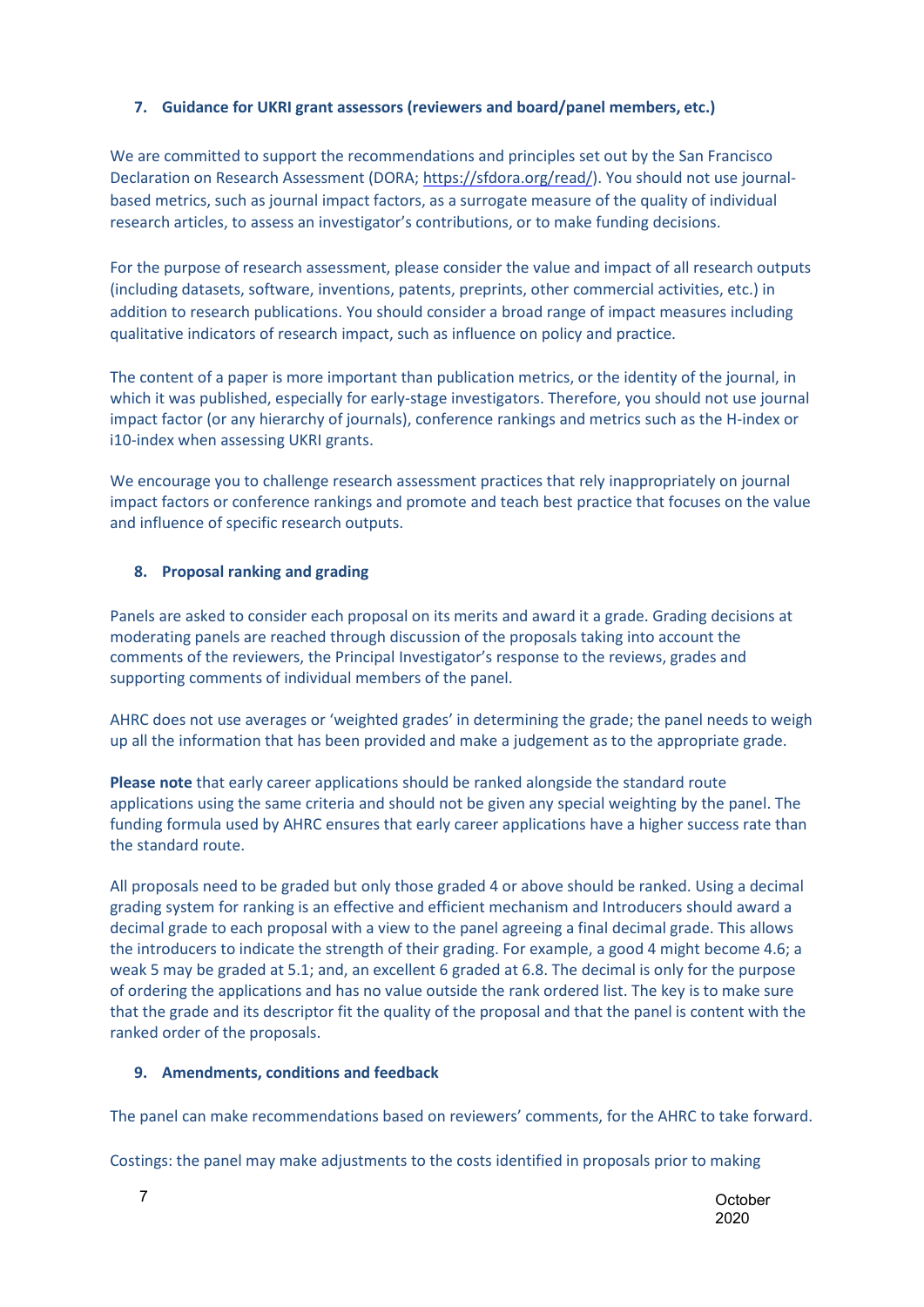awards if the reviewers indicate that the case has not been made for the costs and the applicant has not justified the case in their response.

Conditions: the panel can make agreed conditions based on reviewers' comments, for the AHRC to impose on the award. These could either be conditions that need to be met before an award is confirmed OR a requirement that the condition be met during the undertaking of the project.

Feedback: As the applicants have already received feedback in the form of the reviewers' comments, usually no further feedback is required. However, the panel can decide to provide feedback if a) the application is likely to be successful and it wishes to highlight some advice within the reviews (not strong enough to be a condition)

b) where a proposal has two strong grades and one low grade and the panel has decided to give a low grade, feedback could highlight the reviewers' concerns that led to the lower grade.

Any feedback for both successful and unsuccessful applications should be agreed in principle by the panel at the meeting, providing either specific text or a clear set of bullet points, with the final text of the feedback being agreed by you as the Chair before being communicated back to the applicant.

#### **10. Resubmission Policy**

<span id="page-7-0"></span>Resubmission of unsuccessful applications is not permitted except in very particular circumstances, where the panel may exceptionally decide to invite the applicant to resubmit the proposal.

This will happen only where the panel identifies an application of exceptional potential and can identify specific changes to the application that could significantly enhance its competitiveness. In this case, the panel does not need to agree a grade for the application but it will need to agree specific feedback – based on the reviewers' comments - to be provided to the applicant.

In order for a proposal to be invited for resubmission the panel should satisfy itself that it meets **all** of the following criteria:

- the core research ideas and approach are original, innovative and exciting and the proposal has outstanding, transformative potential. It has clear potential to secure a grading of 6 if the identified weaknesses can be satisfactorily addressed
- there should be clear potential for the revised proposal to significantly increase its overall grading and priority for funding
- the panel should be confident that issues identified in deeming a proposal to be unfundable can be addressed through resubmission and that these are surmountable. This does not necessarily mean that the panel is able to identify how this will be achieved, just that they are confident that it is possible (the PI response may also be taken into account in this context)
- the issues should be of sufficient scale and significance that they could not have been adequately addressed through the PI response or through the use of conditions. Requested changes should be of sufficient scale to require the proposal to go through the full peer review and panel moderation process
- the panel must be able to provide clear guidance on the key issue or issues which need to be addressed in any resubmission, referring to peer reviewers' comments and PI responses as appropriate.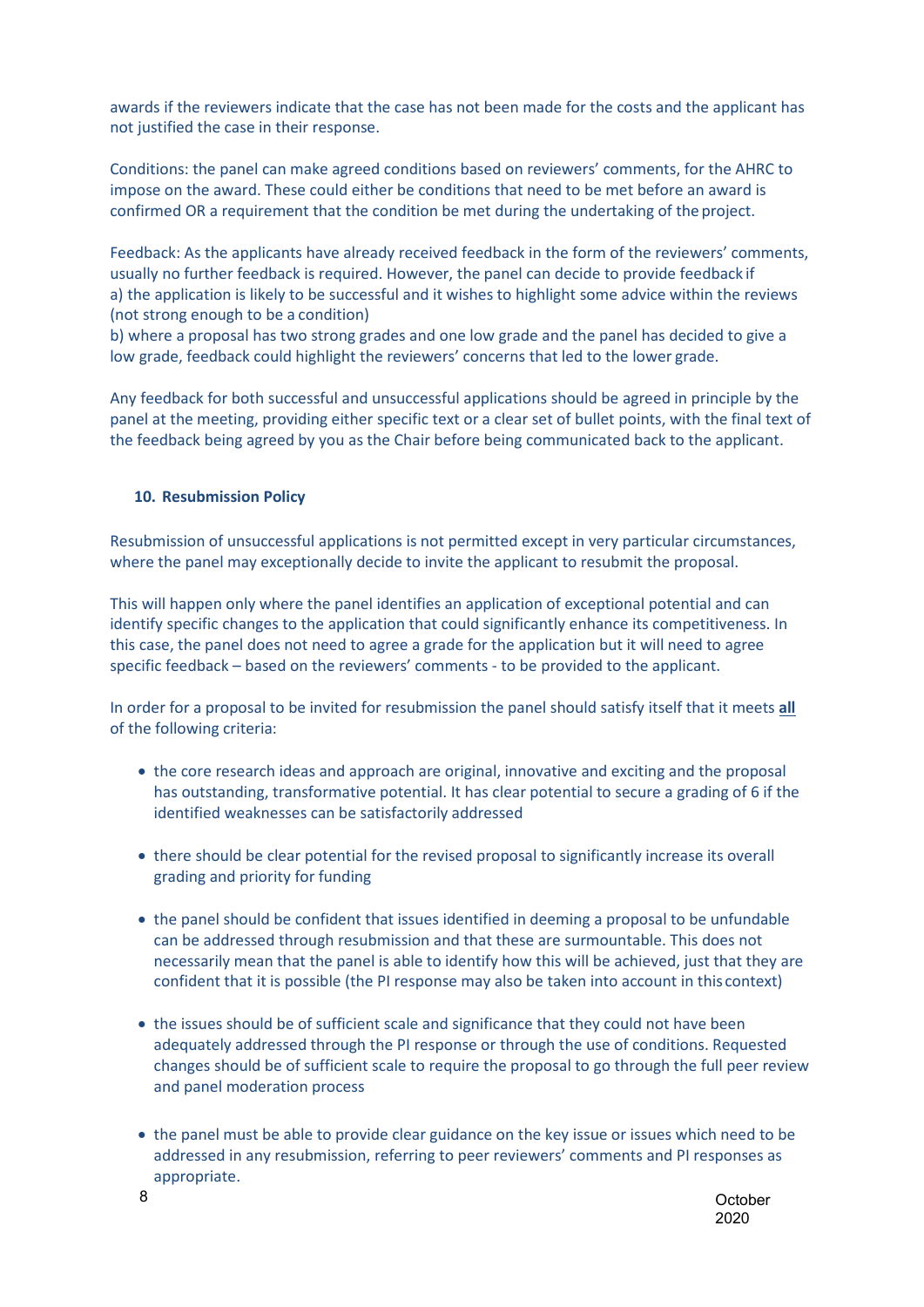We would normally expect invited resubmissions to be used in instances where the panel considers the proposed research to be particularly challenging, novel, complex, adventurous or risky and where it may be difficult to get everything right first time, or where the peer review process reveals issues or challenges that might have been difficult for the applicants to have anticipated in preparing the proposal (an example might be a development which has happened since the proposal was submitted in terms of new or recently published research or a change in 'real world' conditions affecting the project).

When invited resubmissions are submitted they will be assessed in the usual way in competition with all other proposals.

Invited resubmissions should not be used:

- where the identified weaknesses relate to under-development, poor presentation or other problems relating to the preparation of the proposal, which could reasonably have been expected to be addressed in submitting a proposal of this kind.
- for proposals where the core ideas, rationale and foundations, aims and focus or overall design of the project need substantial re-working, since such radically revised proposals could be submitted as a significantly re-worked new proposal rather than as a resubmission.

In addition, there are schemes/calls where invited resubmission is not an option due to the particular nature of the scheme/call, i.e. because the call is a one off and there will be no further rounds under which to submit applications. In such cases the panel may wish to consider the possibility of a conditional award (as detailed above), where appropriate.

## **11. Feedback on AHRC peer review processes**

<span id="page-8-0"></span>Should the panel have any feedback on the AHRC peer review process and/or documentation, this can be discussed and recorded once all applications have been assigned a final grade and ranked. If there is not sufficient time to discuss this at the end of the meeting, the chair may collect and collate any comments from panellists via email before forwarding them to an AHRC officer. These will be formally recorded and used by the AHRC peer review college team to inform the future development of peer review processes.

## **12. At the end of the meeting**

<span id="page-8-1"></span>By the end of the meeting, the panel should have provided an agreed grade or outcome for all applications and produced a rank ordered list. Any feedback for applicants, conditional awards or invited resubmissions should also be agreed.

You should ask panel members to leave behind any hard copies of proposals, notes etc. so that AHRC can dispose of it securely. Also, that any e-copies of documents that they have created must be destroyed.

Please remind panel members that the discussions and outcomes are confidential and must not be discussed outside of the meeting. Should they be approached by applicants to discuss their proposals, in any way, they must decline.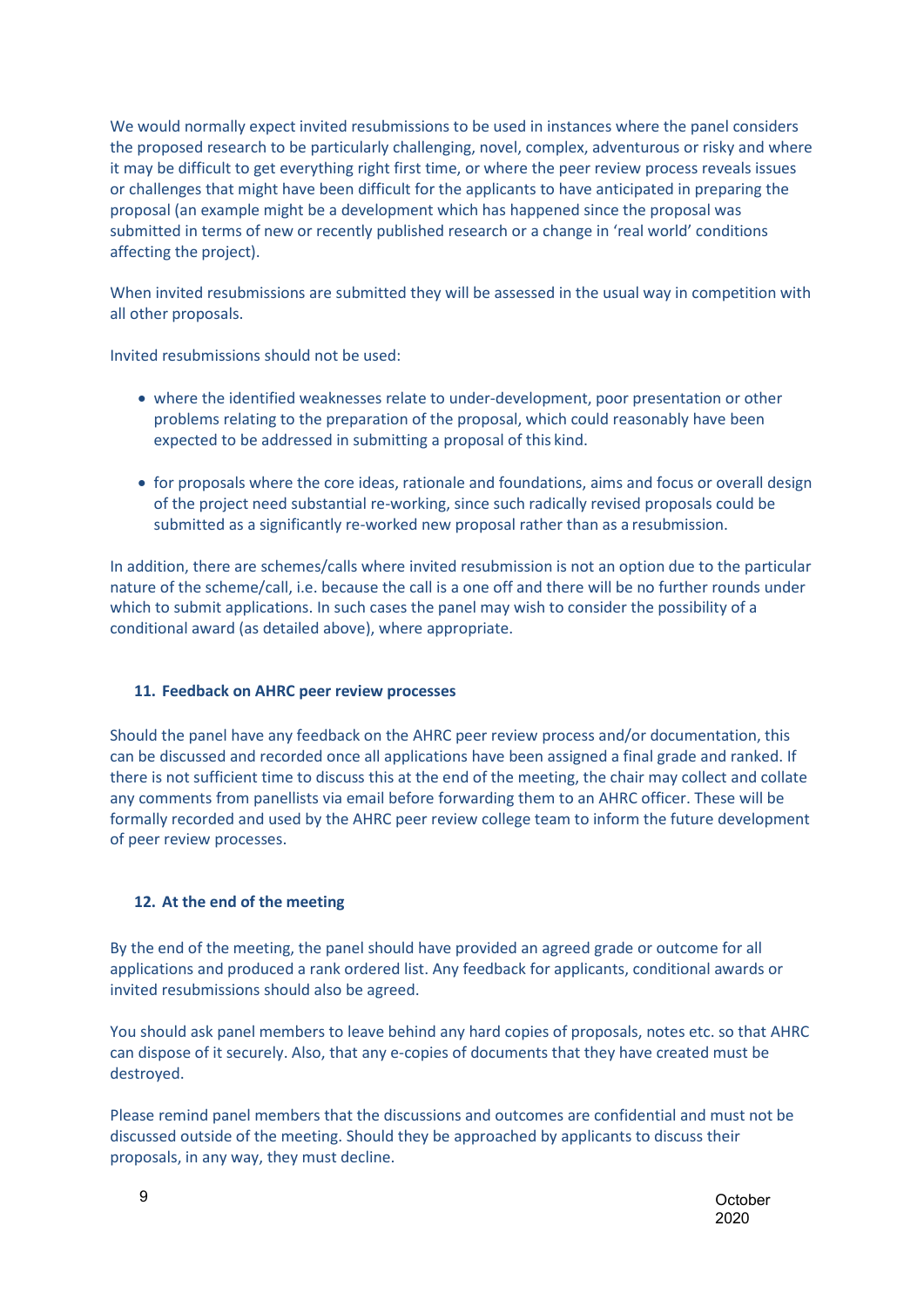They may talk to applicants about the council's structures, policies and modes of operation, so long as the information is in the public domain (e.g. in the Research Funding Guide or on the website).They must not divulge information about individual awards or application statistics, unless the information is already in the public domain (via press releases, annual reports, etc.).

## **13. After the panel meeting**

<span id="page-9-0"></span>Where the panel has agreed feedback for applicants, conditional awards or invited resubmissions, you will be invited to agree the final wording to be communicated back to the applicant. This is to ensure it is a true reflection of the comments agreed by the panel at the meeting and/or to check that the condition has been met.

Immediately after the meeting, you will be asked to attend a short debrief session, so that the AHRC Officers can gain feedback from you regarding the running of the meeting, its content and any associated processes you may wish to discuss. The AHRC officer attending the meeting will have a completed Meeting Record form for your approval. This acts as the formal record of the meeting and will include the final wording of any feedback, conditions or resubmission guidance along with the final grades and ranking of the proposals. As Chair, you are required to sign the Meeting Record as an authorised record of the meeting.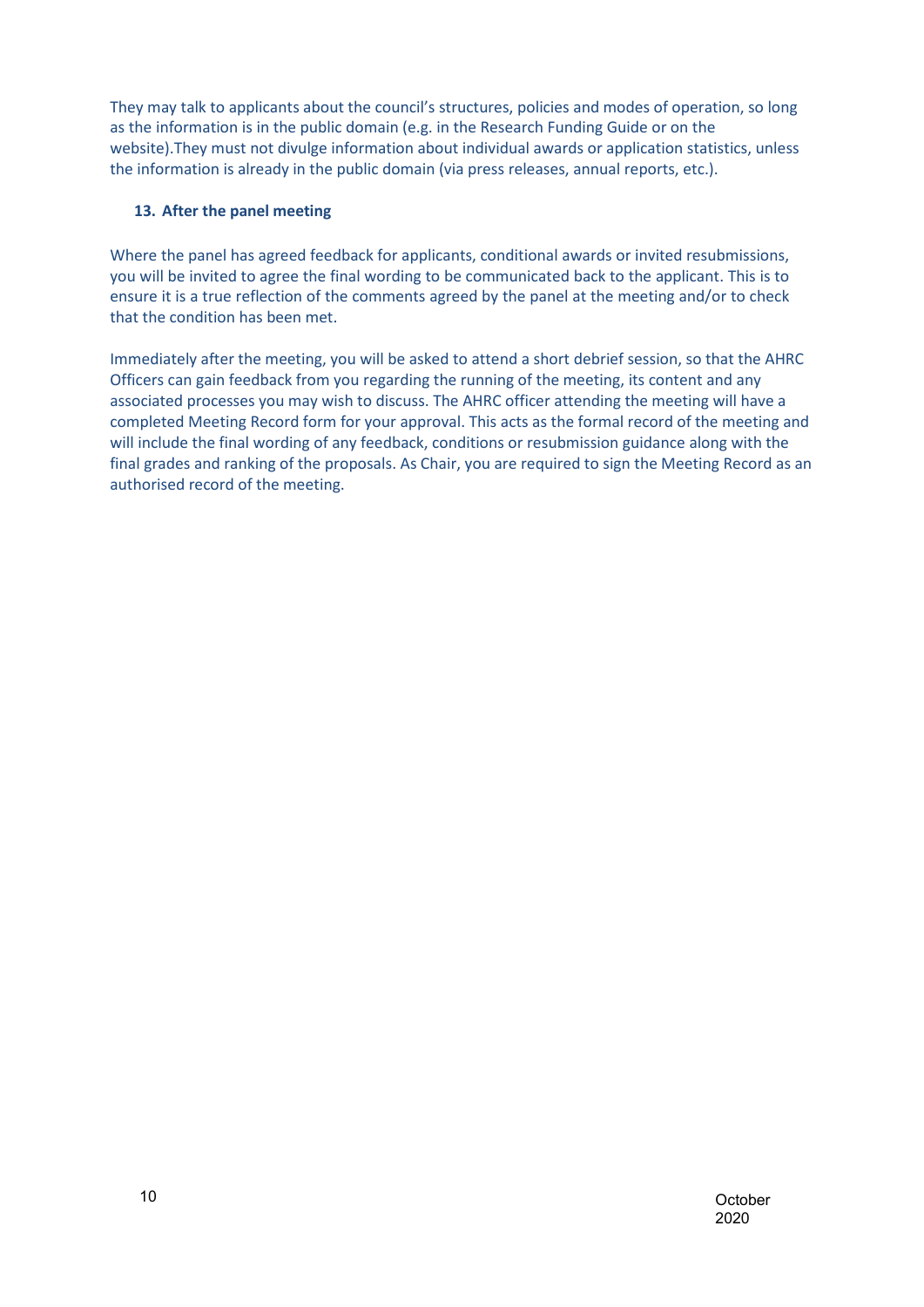## <span id="page-10-0"></span>**Appendix A. The Research Grants Scheme grading scale**

| <b>Score</b>   | <b>Description</b>                                                                                                                             | <b>Definition</b>                                                                                                                                                                                                                                                                                                                                                                                                                 |
|----------------|------------------------------------------------------------------------------------------------------------------------------------------------|-----------------------------------------------------------------------------------------------------------------------------------------------------------------------------------------------------------------------------------------------------------------------------------------------------------------------------------------------------------------------------------------------------------------------------------|
| 6              | <b>Exceptional</b><br>Should be funded as a<br>matter of the very<br>highest priority                                                          | Work that is at the leading edge internationally, in all of the<br>assessment criteria - scholarship, originality, quality and<br>significance, and meets the majority of them to an exceptional level.<br>Likely to have a significant impact on the field.<br>The proposal's evidence and justification are fully and consistently<br>provided and management arrangements are clear and convincing.                            |
| 5              | <b>Excellent</b><br>Should be funded as a<br>matter of priority                                                                                | Work that is internationally excellent in all of the assessment criteria<br>- scholarship, originality, quality and significance, and meets them<br>to an excellent level. Will answer important questions in the field.<br>The proposal's evidence and justification are fully and consistently<br>provided and management arrangements are clear and convincing.                                                                |
| 4              | <b>Very Good</b><br>Worthy of<br>consideration for<br>funding                                                                                  | Work that demonstrates high international standards of scholarship,<br>originality, quality and significance. Will advance the field of<br>research.<br>It meets all assessment criteria.<br>The proposal's evidence and justification are good and management<br>arrangements are clear and sound.                                                                                                                               |
| 3              | <b>Satisfactory</b><br>In a competitive<br>context, the proposal<br>is not considered of<br>sufficient priority to<br>recommend for<br>funding | Work that is satisfactory in terms of scholarship and quality but<br>lacking in international competitiveness. It is limited in terms of<br>originality, innovation and significance and its contribution to the<br>research field.<br>It meets minimum requirements in terms of the assessment criteria<br>and the proposal's evidence and justification are adequate overall.                                                   |
| $\overline{2}$ | <b>Not Competitive</b><br>Not recommended for<br>funding                                                                                       | Work that is of inconsistent quality with some strengths, innovative<br>ideas and good components, but has significant weaknesses or flaws<br>in its conceptualisation, design, methodology and management.<br>Unlikely to advance the field significantly.<br>It does not meet all scheme assessment criteria.                                                                                                                   |
| $\mathbf{1}$   | <b>Unfundable</b><br>Not suitable for<br>funding                                                                                               | A proposal that has an unsatisfactory level of originality, quality and<br>significance. Has limited potential to advance research within the<br>field and may be unconvincing in terms of its management<br>arrangements or capacity to deliver proposed activities, especially<br>for the amount of funding being sought. Unlikely to advance the<br>field.<br>It falls short of meeting the assessment criteria for the scheme |

## <span id="page-10-1"></span>**Research Grants Scheme guidance**

Please refer to the [Research Funding Guide, s](http://www.ahrc.ac.uk/documents/guides/research-funding-guide/)ections 1.1-1.2.4 for guidance about the Research Grants Scheme.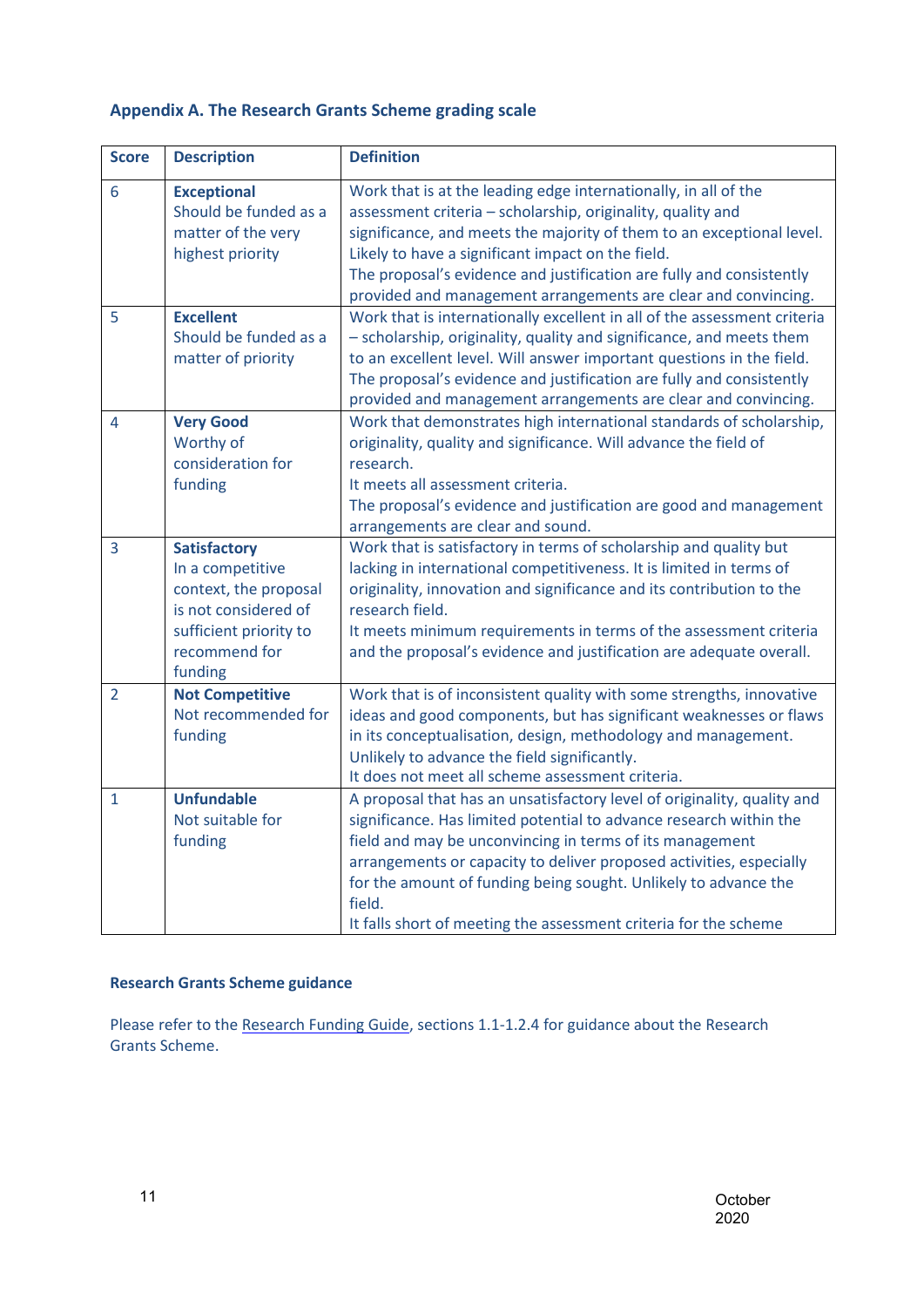## **Appendix B. Leadership Fellows Scheme Grading Scale**

<span id="page-11-0"></span>

| <b>Grade</b>   | <b>Description</b>                                                                          | <b>Definition</b>                                                                                                                                                                                                                                                                                                                                                                     |
|----------------|---------------------------------------------------------------------------------------------|---------------------------------------------------------------------------------------------------------------------------------------------------------------------------------------------------------------------------------------------------------------------------------------------------------------------------------------------------------------------------------------|
| 6              | <b>Exceptional</b><br>Should be funded<br>as a matter of the<br>very highest<br>priority    | An outstanding proposal that is world-leading in all of the following:<br>scholarship, originality, quality and significance. It fully meets all the<br>assessment criteria for the scheme and excels in many or all of these.                                                                                                                                                        |
|                |                                                                                             | It provides full and consistent evidence and justification for the proposal and<br>management arrangements are clear and convincing.                                                                                                                                                                                                                                                  |
|                |                                                                                             | A convincing case is made that the proposed Fellowship has outstanding<br>leadership and transformational potential, commensurate with the<br>applicant's career stage.                                                                                                                                                                                                               |
|                |                                                                                             | A proposal will only be scored at this level if both the research and<br>leadership elements of the proposal are considered to be at this level.                                                                                                                                                                                                                                      |
| 5              | <b>Excellent</b><br>Should be funded<br>as a matter of<br>priority                          | A proposal that is internationally excellent in all of the following:<br>scholarship, originality, quality and significance.                                                                                                                                                                                                                                                          |
|                |                                                                                             | It fully meets or surpasses all the assessment criteria for the scheme.                                                                                                                                                                                                                                                                                                               |
|                |                                                                                             | It provides full and consistent evidence and justification for the proposal,<br>demonstrates strong institutional support and management arrangements<br>are clear and convincing.                                                                                                                                                                                                    |
|                |                                                                                             | A convincing case is made that the proposed Fellowship has excellent<br>leadership and transformational potential, commensurate with the<br>applicant's career stage.                                                                                                                                                                                                                 |
|                |                                                                                             | A proposal will only be scored at this level if both the research and<br>leadership elements of the proposal are considered to be at this level.                                                                                                                                                                                                                                      |
| $\overline{4}$ | <b>Very Good</b><br>Worthy of<br>consideration for<br>funding                               | A very good proposal demonstrating high international standards of<br>scholarship, originality, quality and significance.                                                                                                                                                                                                                                                             |
|                |                                                                                             | It meets all the assessment criteria for the scheme.                                                                                                                                                                                                                                                                                                                                  |
|                |                                                                                             | It provides good evidence and justification for the proposal and<br>management arrangements are clear and sound.                                                                                                                                                                                                                                                                      |
|                |                                                                                             | A convincing case is made that the proposed Fellowship has leadership and<br>transformational potential, commensurate with the applicant's career stage.                                                                                                                                                                                                                              |
|                |                                                                                             | A proposal will only be scored at this level if both the research and<br>leadership elements of the proposal are considered to be at this level.                                                                                                                                                                                                                                      |
| 3              | <b>Satisfactory</b>                                                                         | A satisfactory proposal in terms of the overall standard of scholarship and                                                                                                                                                                                                                                                                                                           |
|                | In a competitive<br>context, the<br>proposal is not<br>considered of<br>sufficient priority | quality, but which is not internationally competitive and/or does not make a<br>fully convincing case that the proposed Fellowship has significant leadership<br>and/or transformational potential, commensurate with the applicant's<br>career stage and/or which is more limited in terms of originality/innovation,<br>significance and/or its contribution to the research field. |
|                | to recommend for                                                                            | It satisfies at least minimum requirements in relation to the assessment                                                                                                                                                                                                                                                                                                              |